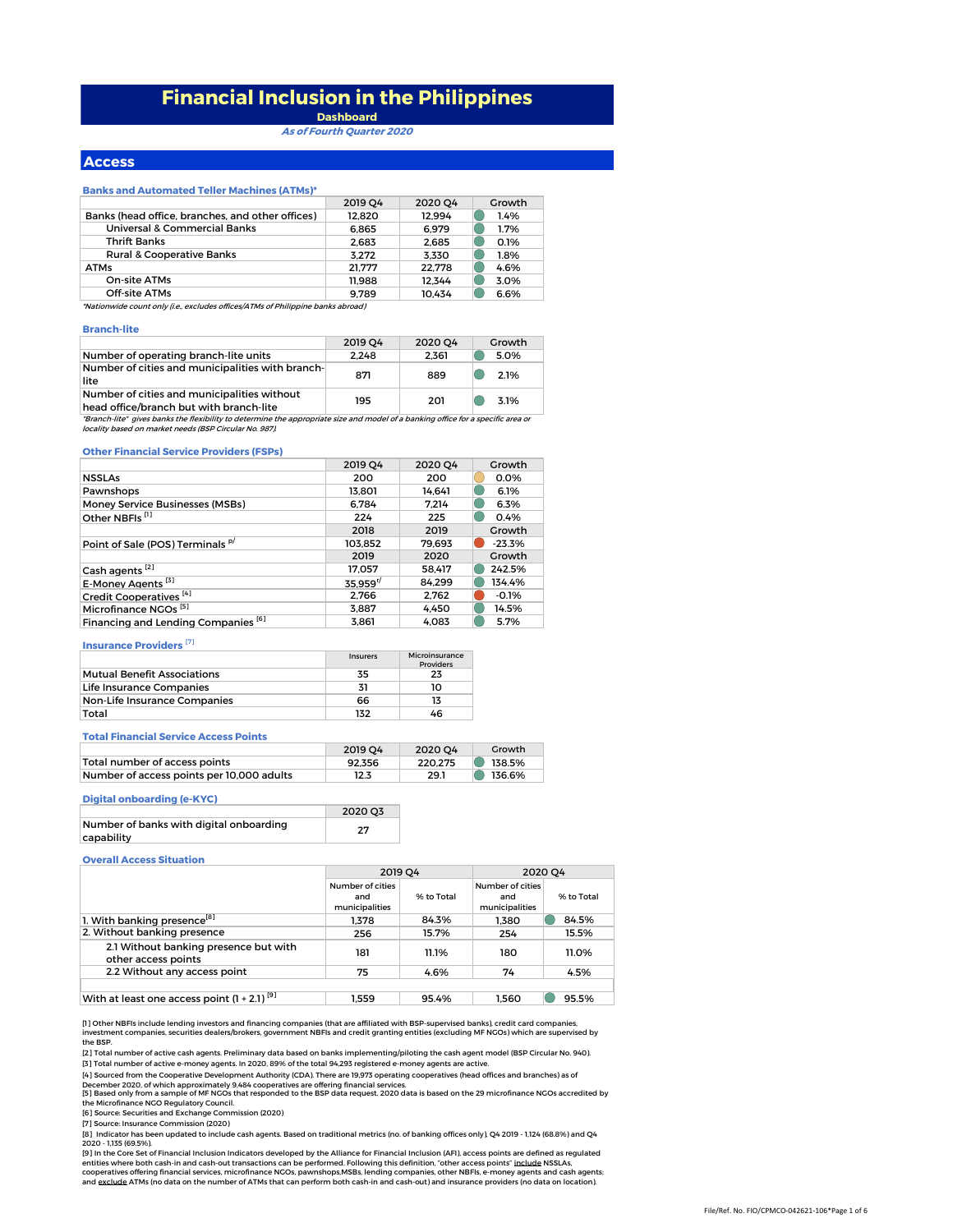# **Usage**

# **Deposits and Loans in the Banking System**

|                                          | 2019 04 | 2020 O4 | Growth |
|------------------------------------------|---------|---------|--------|
| Number of deposit accounts (in millions) | 73.7    | 80.1    | 8.6%   |
| Number of depositors (in millions)       | 68.5    | 73.7    | 7.5%   |
| Amount of deposits (in trillion pesos)   | 13.7    | 14.9    | 9.0%   |
| Amount of loans (in trillion pesos)      | 9.7     | 9.9     | $.8\%$ |

# **Microfinance in the Banking System**

|                                      |                           | 2019 04   | 2020 O4   | Growth   |
|--------------------------------------|---------------------------|-----------|-----------|----------|
| Microfinance                         | <b>Banks</b>              | 154       | 149       | $-3.2%$  |
|                                      | <b>Borrowers</b>          | 2,410,677 | 1.996.657 | $-17.2%$ |
|                                      | Amount (in million pesos) | 27.294.7  | 26.605.4  | $-2.5%$  |
|                                      | <b>Banks</b>              | 142       | 136       | $-4.2%$  |
| Microenterprise Loans                | <b>Borrowers</b>          | 2.088.352 | 1.726.303 | $-17.3%$ |
|                                      | Amount (in million pesos) | 22.880.5  | 22.508.2  | $-1.6%$  |
|                                      | <b>Banks</b>              | 37        | 36        | $-2.7%$  |
| Microfinance Plus                    | <b>Borrowers</b>          | 10.465    | 43.897    | 319.5%   |
|                                      | Amount (in million pesos) | 1.162.8   | 1.407.7   | 21.1%    |
|                                      | <b>Banks</b>              | 23        | 21        | $-8.7%$  |
| Micro-Agri Loans                     | <b>Borrowers</b>          | 94.381    | 70.187    | $-25.6%$ |
|                                      | Amount (in million pesos) | 1.327.2   | 1.014.3   | $-23.6%$ |
| <b>Housing Microfinance</b><br>Loans | <b>Banks</b>              | 13        | 13        | 0.0%     |
|                                      | <b>Borrowers</b>          | 143.291   | 86.097    | $-39.9%$ |
|                                      | Amount (in million pesos) | 1.535.0   | 1.443.0   | $-6.0%$  |

# **Microfinance Outside the Banking System**

|                                                                          | 2019            | 2020             | Growth          |
|--------------------------------------------------------------------------|-----------------|------------------|-----------------|
| Cooperatives <sup>[4]</sup>                                              |                 |                  |                 |
| Number of member-depositors (in millions)                                | 9.5             | 8.8              | $-7.4%$         |
| Deposit liabilities (in billion pesos)                                   | 152             | 158.8            | 4.5%            |
| Outstanding loans (in billion pesos)                                     | 315.8           | 288.1            | $-8.8%$         |
| Microfinance NGOs <sup>[5]</sup>                                         |                 |                  |                 |
| Number of clients (in millions)                                          | 5.2             | 6.2              | 19.4%           |
| Outstanding loans (in billion pesos)                                     | 41.9            | 50.4             | 20.5%           |
|                                                                          |                 |                  |                 |
| <b>Credit Information System</b>                                         |                 |                  |                 |
|                                                                          | 2019            | 2020             | Growth          |
| Number of submitting entities with actual basic credit                   | 474             | 556              | 17.3%<br>$(\ )$ |
| data                                                                     |                 |                  |                 |
| Number of unique individuals with financial credit data<br>(in millions) | 9.0             | 23.3             | 158.3%          |
| Total contracts (in millions)                                            | 56.5            | 89.9             | 59.2%           |
|                                                                          |                 |                  |                 |
| Insurance/Microinsurance <sup>[7]</sup>                                  |                 |                  |                 |
|                                                                          | 2019 Q4         | 2020 Q4          | Change          |
| Insurance Penetration (premium volume as a share of GDP)                 | 1.64%           | 1.71%            | 0.07            |
|                                                                          |                 |                  |                 |
| Number of Policyowners, including dependents (in millions)               | <b>Insurers</b> | Microinsurance   | % Share of      |
|                                                                          |                 | <b>Providers</b> | Microinsurance  |
| <b>Mutual Benefit Associations</b>                                       | 30.2            | 29.0             | 96.0%           |
| Life Insurance Companies                                                 | 43.5            | 14.7             | 33.8%           |
| Non-Life Insurance Companies                                             | 30.3            | 6.7              | 22.1%           |
| Total                                                                    | 103.9           | 50.3             | 48.4%           |
|                                                                          |                 |                  |                 |
| Amount of Premiums (in million pesos)                                    | <b>Insurers</b> | Microinsurance   | % Share of      |
|                                                                          |                 | <b>Providers</b> | Microinsurance  |
| <b>Mutual Benefit Associations</b>                                       | 11,232          | 4,462            | 39.7%           |
| Life Insurance Companies                                                 | 247,715         | 2.423            | 1.0%            |
| Non-Life Insurance Companies                                             | 49,307          | 914              | $1.9\%$         |
| Total                                                                    | 308,254         | 7,799            | 2.5%            |
| Investment <sup>[10]</sup>                                               |                 |                  |                 |
|                                                                          | 2019            | 2020             | Change          |
| Number of Personal Equity & Retirement Account                           | $\overline{2}$  | 3                | 50.0%<br>$(\ )$ |
| (PERA) Administrators                                                    |                 |                  |                 |
| No. of BSFIs offering PERA UITFs                                         | 3               | 3                | 0.0%            |
| Number of approved PERA products/UITFs                                   | 16              | 17               | 6.3%            |
| Number of PERA contributors                                              | 1.388           | 2,671            | 92.4%           |
| Total PERA contributions (in million pesos)                              | 114.9           | 166.9            | 45.3%           |
| No. of Existing Non-PERA UITFs* <sup>r/</sup>                            | 206             | 211              | 2.4%            |
| No. of UITF participants**                                               | 471.381         | 629,396          | 33.5%           |
|                                                                          |                 |                  |                 |

\*Existing means available in the market.

\*\*The data is based on 30 Trust Entities (TEs) with active trust licenses.

[10] Source: BSP PERA Technical Working Group; Capital Markets and Trust Supervision Department (CATSD)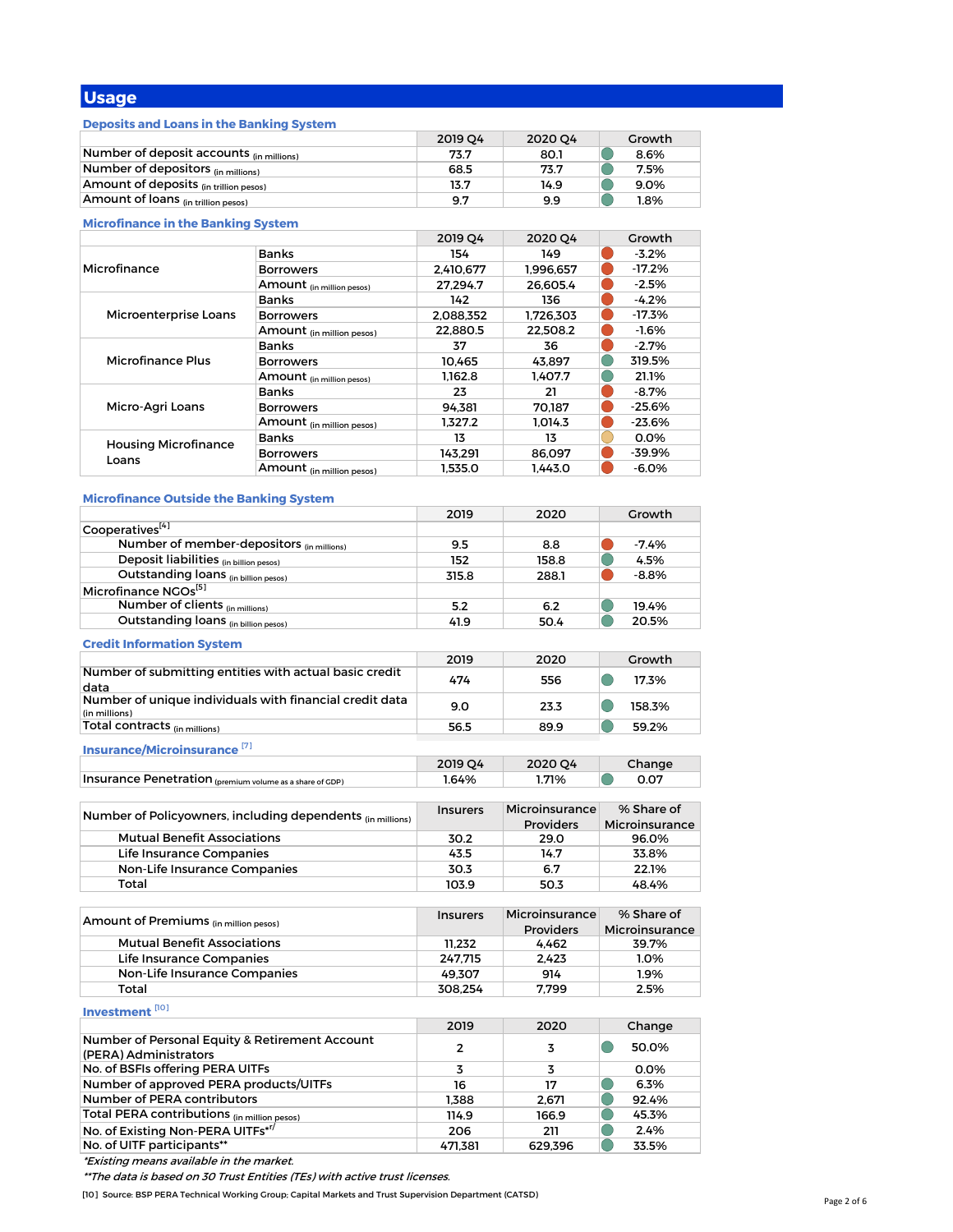# **Inclusive Digital Finance**

# **Basic Deposit Accounts**

|                                                  | 2019 04 | 2020 04 | Growth |
|--------------------------------------------------|---------|---------|--------|
| Number of banks offering BDA                     | 120     | 133     | 10.8%  |
| Number of BDA $_{(in\text{ millions})}$          | 4.O     | 6.6     | 64.1%  |
| Amount of deposits <sub>(in billion pesos)</sub> | 3.5     | 4.7     | 32.8%  |

# **Electronic Money Accounts**

|                                                            | 2019  | 2020    | Growth |
|------------------------------------------------------------|-------|---------|--------|
| Number of Active E-Money Accounts <sub>(in millions)</sub> |       |         |        |
| Active e-money accounts <sup>r/</sup>                      | 17.9  | 34.7    | 93.3%  |
| Number of Transactions (in millions)                       |       |         |        |
| Inflow                                                     | 178   | 501     | 180.8% |
| Outflow                                                    | 449   | 1.207   | 168.6% |
| Amount of Transactions (in billion pesos)                  |       |         |        |
| Inflow                                                     | 745.2 | 1.220.9 | 63.8%  |
| Outflow                                                    | 740.1 | 1.189.5 | 60.7%  |

\*Sum of card-based only and cards linked to e-wallet

# **Account Ownership among Filipino Adults**

|                                                                 | <b>Adults</b> | Share of   |
|-----------------------------------------------------------------|---------------|------------|
|                                                                 | (in millions) | adults (%) |
| Total adults <sub>[Philippine Statistics Authority, 2021]</sub> | 77.2          |            |
| Formal sector banked <sub>[BSP, 2019 FIS]</sub>                 | 20.9          | 27%        |
| Onboarded since 2020                                            | 19.4          | 25%        |
| of which                                                        |               |            |
| New $BDA_{[BSP, as of Q4 2020]}$                                | 2.6           | 3%         |
| New e-money accounts (active) <sub>[BSP, as of Q4</sub> 2020]   | 16.8          | 22%        |
| Unbanked adults (estimate)                                      | 36.9          | 48%        |

# **Digital Payments**

|                                                              | 2019    | 2020    | Growth |
|--------------------------------------------------------------|---------|---------|--------|
| PESONet <sup>[11]</sup>                                      |         |         |        |
| Volume <sub>(in millions)</sub>                              | 12.1    | 36.8    | 203.9% |
| Value (in billion pesos)                                     | 1.259.1 | 2.791.1 | 121.7% |
| InstaPay <sup>[11]</sup>                                     |         |         |        |
| Volume <sub>(in millions)</sub>                              | 34.1    | 232.9   | 582.9% |
| Value (in billion pesos)                                     | 258.6   | 1.236.6 | 378.1% |
| Share of digital payments to total payment transactions [12] |         |         |        |
| Volume                                                       | 14%     | 20%     | 6.1    |
| Value                                                        | 24%     | 27%     | 2.8    |

# **Alternative Finance[13]**

|                                           | 2019 | 2020 | Growth   |
|-------------------------------------------|------|------|----------|
| Crowdfunding (reward-based crowdfunding)  |      |      |          |
| Number of campaigns (in thousands)        | 0.67 | 0.67 | 0.0%     |
| Transaction Value (in million US\$)       | 2.13 | 1.51 | $-29.1%$ |
| Crowdinvesting (equity-based crowdfunding |      |      |          |
| Number of campaigns (in thousands)        | 0.01 | 0.01 | 0.0%     |
| Transaction Value (in million US\$)       | 0.58 | 0.49 | $-15.5%$ |
| Crowdlending (lending-based crowdfunding) |      |      |          |
| Number of loans (in thousands)            | 0.12 | 0.13 | 8.3%     |
| Transaction Value (in million US\$)       | 0.37 | O 27 | $-27.0%$ |

[11] Source: BSP Payment System Oversight Department (PSOD). Covers transactions from January to December.

[12] Source: Better than Cash Alliance (BTCA)

[13] Source: Statista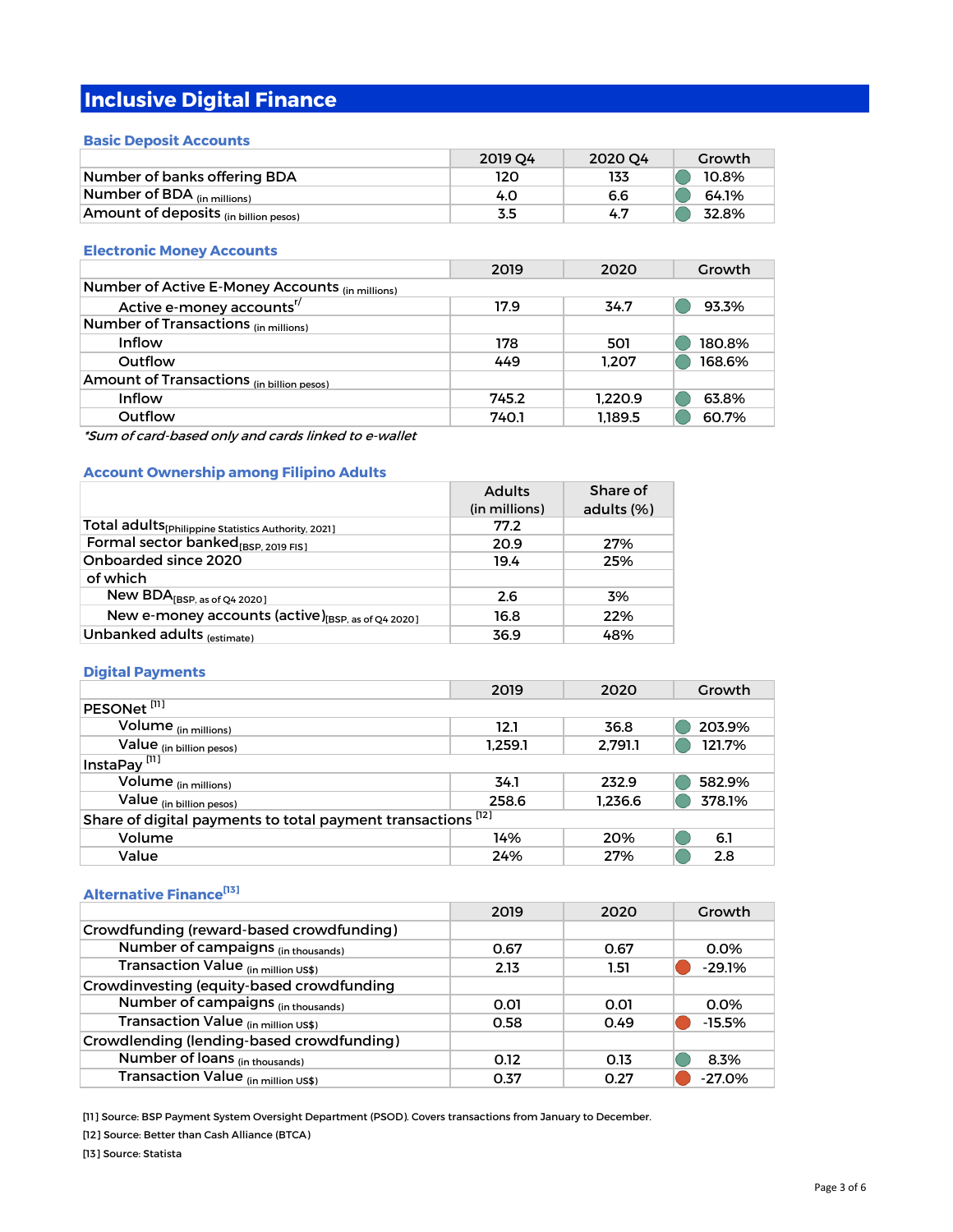# **Other financial inclusion data**

**Indicators from Demand-side Surveys**

#### **FORMAL ACCOUNT**

| <b>BSP Financial Inclusion Survey (Respondents: Adults - individe</b> | 2017  | 2019  | Change |
|-----------------------------------------------------------------------|-------|-------|--------|
| Percentage of adults with formal account                              | 22.6% | 28.6% | 6.0    |
| By type of account                                                    |       |       |        |
| <b>Bank account</b>                                                   | 11.5% | 12.2% | 0.7    |
| E-money account                                                       | 1.3%  | 8.0%  | 6.7    |
| Microfinance institution account                                      | 8.1%  | 12.1% | 4.0    |
| Cooperative account                                                   | 2.9%  | 1.7%  | $-1.2$ |
| Non-stock savings and loan association accou                          | 0.3%  | 0.1%  | $-0.2$ |
| <i><b>Dy INGIVIQUAL</b></i><br>_________                              |       |       |        |
| Male                                                                  | 15.4% | 24.2% | 8.8    |
| Female                                                                | 29.1% | 32.9% | 3.8    |
| Young adults (15-24)                                                  | 8.3%  | 13.1% | 4.8    |
| Older adults (25+)                                                    | 28.1% | 34.9% | 6.8    |
| <b>ABC</b>                                                            | 51.1% | 42.9% | $-8.2$ |
| D                                                                     | 24.4% | 27.6% | 3.2    |
| F                                                                     | 13.9% | 27.0% | 13.1   |
| Rural                                                                 | 20.3% | 29.8% | 9.5    |
| Urban                                                                 | 25.0% | 27.3% | 2.3    |
| Working adults                                                        | 28.1% | 39.0% | 10.9   |
| <b>Business owners</b>                                                |       | 42.9% |        |
| Pantawid Pamilya participants                                         |       | 47.5% |        |
| Percentage of accountholders who use their                            | 18%   | 39%   | 21.0   |
| account for payments                                                  |       |       |        |
| <b>BSP Consumer Finance Survey (Respondents: Households)</b>          | 2009  | 2014  | Change |
| Percentage of households with deposit account                         | 21.5% | 14.0% | $-7.5$ |
|                                                                       |       |       |        |
| World Bank Findex (Respondents: Adults - individuals aged 15+)        | 2014  | 2017  | Change |
| Formal account                                                        | 31.3% | 34.5% | 3.2    |
| Financial institution account                                         | 28.1% | 31.8% | 3.7    |
| Mobile money account                                                  | 4.2%  | 4.5%  | 0.3    |
|                                                                       |       |       |        |

Percentage of adults with a formal account



#### **SAVINGS**

| <b>BSP Financial Inclusion Survey (Respondents: Adults - individu</b> | 2017    | 2019    | Change       |
|-----------------------------------------------------------------------|---------|---------|--------------|
| Percentage of adults with savings                                     | 48%     | 53%     | O<br>5.1     |
| Percentage of adults with savings in a bank                           |         | 21%     | 0<br>3.5     |
| (base: adults with savings)                                           | 18%     |         |              |
| Percentage of adults who keep their savings at                        | 68%     | 51%     | 0<br>$-17.3$ |
| home                                                                  |         |         |              |
| <b>BSP Consumer Expectations Survey (Respondents: Househo</b>         | 2019 Q4 | 2020 Q4 | Change       |
| Percentage of households with savings                                 | 36.3%   | 25.0%   | $-11.3$      |
| Percentage of households with savings in banks                        |         |         |              |
| (base: HHs with savings)                                              | 69.6%   | 74.0%   | 0<br>4.4     |
| Percentage of OFW households who allot a portion                      |         |         |              |
| of remittances to savings                                             | 38.5%   | 33.4%   | 0<br>-5.1    |
| <b>CREDIT</b>                                                         |         |         |              |
| <b>BSP Financial Inclusion Survey (Respondents: Adults - individu</b> | 2017    | 2019    | Change       |
| Percentage of adults with outstanding loans                           | 22%     | 33%     | 0<br>10.7    |
| Percentage of adults who borrowed from a bank                         |         |         |              |
| (base: adults with outstanding loans)                                 | 3%      | 3%      | 0<br>0.4     |
| Percentage of adults who borrow from informal                         |         |         |              |
| sources                                                               | 39%     | 54%     | 0<br>15.6    |
|                                                                       |         |         |              |
| World Bank Findex (Respondents: Adults - individuals aged 15+)        | 2014    | 2017    | Change       |
| Percentage of adults who borrowed any money                           | 70.1%   | 58.6%   | $-11.5$      |
| Percentage of adults who borrowed from a formal                       |         |         |              |
| financial institution in the past year                                | 11.8%   | 9.7%    | O<br>$-2.1$  |
| Percentage of adults who borrowed from family and                     |         |         | O            |
| friends                                                               | 48.7%   | 41.2%   | $-7.5$       |
| <b>OTHER FINANCIAL SERVICES</b>                                       |         |         |              |
| World Bank Findex (Respondents: Adults - individuals aged 15+)        | 2014    | 2017    | Change       |
| Percentage of adults with debit card                                  | 20.5%   | 21.0%   | 0.5<br>O     |
| Percentage of adults with credit card                                 | 3.2%    | 1.9%    | $-1.3$<br>o. |
| Percentage of adults who made or received digital                     |         |         |              |
| payments                                                              | 19.5%   | 25.1%   | 0<br>5.6     |
|                                                                       |         |         |              |
| <b>BSP Consumer Expectations Survey (Respondents: Househo</b>         | 2019 Q4 | 2020 Q4 | Change       |
| Percentage of OFW households who allot a portion                      | 20.1%   | 15.9%   | O<br>$-4.2$  |
| of remittances to debt payments                                       |         |         |              |
| Percentage of OFW households who allot a portion                      | 5.1%    | 6.2%    | ●<br>1.2     |
| of remittances to investment                                          |         |         |              |
| <b>Indicators on the Quality Dimension of Financial Inclusion</b>     |         |         |              |
| Financial literacy. Percentage of adults who got a perfect score in   |         | 8%      |              |
| a financial literacy quiz (FIS, 2019)                                 |         |         |              |
| Complaints. Percentage of adults who transacted with financial        |         |         |              |
| access points and encountered issues (FIS. 2019)                      |         | 37%     |              |
| Affordability. Percentage of adults who said that the fees in         |         |         |              |
| financial access points are more expensive than expected (FIS. 2019)  |         | 22%     |              |
| Choice. Percentage of cities and municipalities with access to all    |         |         |              |
| types of financial services: savings, credit, insurance, payments and |         |         |              |
|                                                                       |         | 76%     |              |

remittances <sub>(2020 Q4)</sub><br>*Satisfaction.* Percentage of account holders who are satisfied with

their account (FIS, 2019)

97%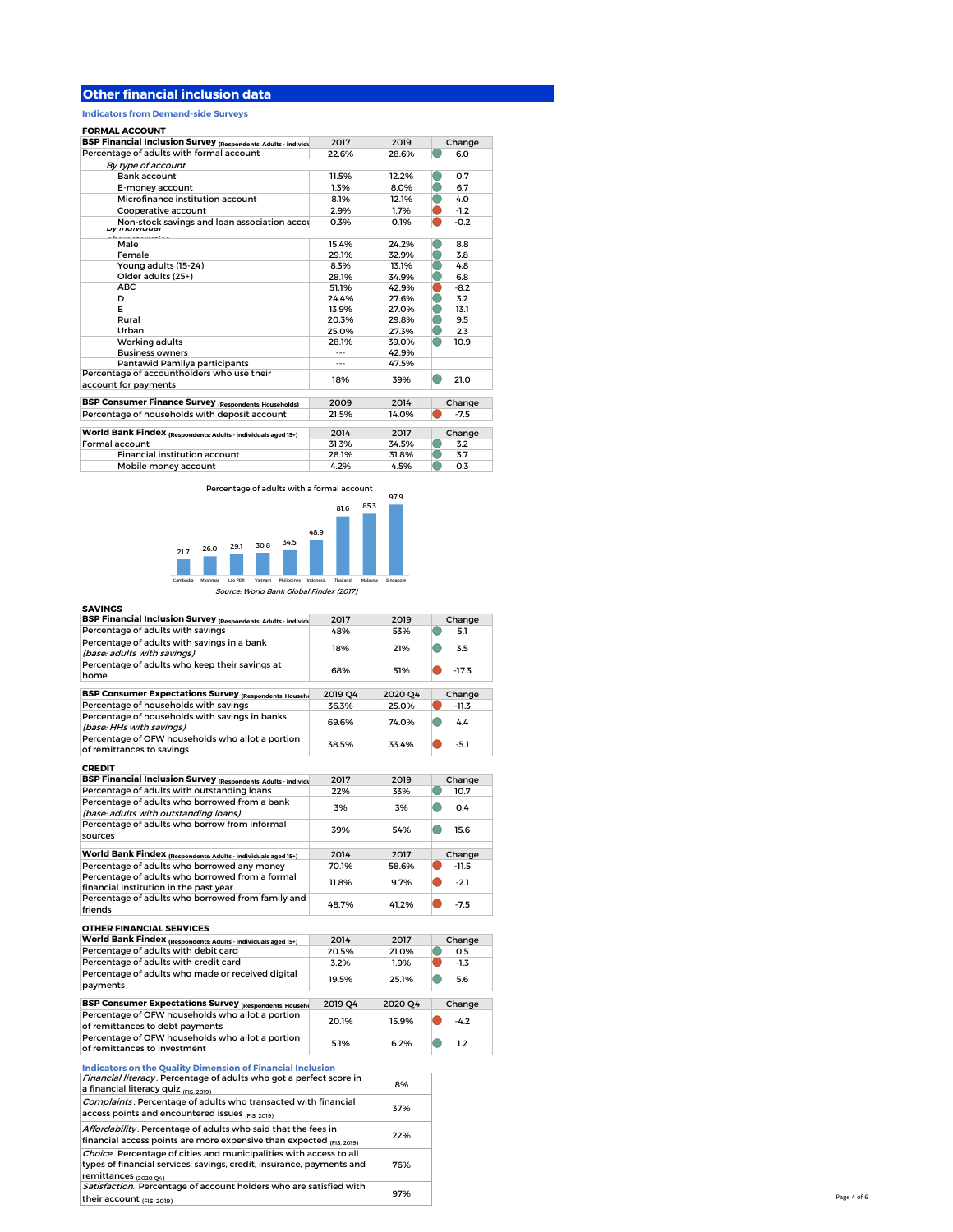# **Priority Sectors**



Source: Philippine Statistics Authority and Department of Trade and Industry (2020)

#### **Women MSME**

| Share of female within the leading industries in the MSME Sector | 2018 |
|------------------------------------------------------------------|------|
| Retail or wholesale                                              | 88%  |
| Arts and culture                                                 | 81%  |
| Materials or manufacturing                                       | 74%  |
| Food processing                                                  | 70%  |
| Agriculture                                                      | 44%  |
| Source: Statista                                                 |      |

# **MSME Loans**

|                                                     | 2019 O4 | 2020 Q4  | Change   |
|-----------------------------------------------------|---------|----------|----------|
| Total MSME loans (in billion pesos)                 | 589.0   | 488.0    | $-17.1%$ |
| % share of MSME loans to total business loans       | 8.8%    | 8.0%     | $-0.8$   |
| % share of MSME loans to total banking system loans | 6.1%    | 4.9%     | -1.1     |
| % share of MSME loans to GDP                        | 3.2%    | 2.7%     | $-0.4$   |
| Y-o-Y growth in loans to MSMEs                      | 1.9%    | $-17.1%$ | $-19.0$  |
| Y-o-Y growth in loans to microenterprises           | 23.8%   | $-24.6%$ | $-48.4$  |
| Y-o-Y growth in loans to small enterprises          | $-7.1%$ | $-15.6%$ | $-8.5$   |
| Y-o-Y growth in loans to medium enterprises         | 1.5%    | $-15.8%$ | $-17.4$  |
| Y-o-Y growth in loans to private corporations       | 7.9%    | $-8.3%$  | $-16.2$  |

## **MSME Loans based on RA 6977, as amended**<sup>[14]</sup>

|                                                  | 2019 04   | 2020 O4   | Growth/Change |
|--------------------------------------------------|-----------|-----------|---------------|
| Total compliance for MSEs (in billion pesos)     | 228.4     | 186.1     | $-18.5%$      |
| Total compliance for MEs (in billion pesos)      | 350.8     | 294.4     | $-16.1%$      |
| Percentage of compliance for MSEs (required: 8%) | 2.8%      | 2.2%      | $-0.6$        |
| Percentage of compliance for MEs (required: 2%)  | 4.3%      | 3.5%      | -0.8          |
| Number of MSME Borrowers                         | 1.651.501 | 1.405.200 | $-14.9%$      |
| Number of BMBE Borrowers                         | 4.050     | 3.741     | $-7.6%$       |

#### **Enterprise Access to Finance**

|                                                                                       | 2009  | 2015  | Change |
|---------------------------------------------------------------------------------------|-------|-------|--------|
| Percentage of enterprises with a checking or<br>savings account                       | 97.8% | 93.2% | $-4.6$ |
| Percentage of enterprises with bank loans/line of<br>credit                           | 33.2% | 29.9% | $-3.3$ |
| Percentage of Enterprises Identifying Access to<br><b>Finance as Major Constraint</b> | 13.0% | 10.4% | 2.6    |
| Source: World Bank Enterprise Survey (among small, medium, and large enterprises)     |       |       |        |

# **Proportion of Investments Financed by Source**

|                                                                                   | 2009  | 2015  | Change |
|-----------------------------------------------------------------------------------|-------|-------|--------|
| Internal finance                                                                  | 75.9% | 81.2% | 5.3    |
| <b>Bank finance</b>                                                               | 12.2% | 10.1% | $-2.1$ |
| Trade/Supplier credit                                                             | 6.5%  | 2.6%  | $-3.9$ |
| Equity/Sale of stock                                                              | 3.7%  | 5.5%  | 1.8    |
| Source: World Bank Enterprise Survey (among small, medium, and large enterprises) |       |       |        |

## **Agricultural Sector**

**Share to total agricultural production**







**ECrops ELivestock EPoultry EFisheries** 

Source: Philippine Statistics Authority (Fourth Quarter 2020)

### **Agriculture, Forestry and Fishing (AFF) Loans**

| <b>Agriculture, I greatly unit Family (ALL) Equili</b> |         |         |                      |
|--------------------------------------------------------|---------|---------|----------------------|
|                                                        | 2019 04 | 2020 O4 | <b>Growth/Change</b> |
| Total AFF Loans <sub>(in billion pesos)</sub>          | 269.2   | 256.4   | $-4.7%$              |
| % share of AFF loans to total loans outstanding        | 2.56%   | 2.47%   | $-0.09$              |
|                                                        |         |         |                      |

# **Agri-Agra Compliance**

|                                                   | 2019 04 | 2020 04 | Growth/Change |
|---------------------------------------------------|---------|---------|---------------|
| Total compliance for AGRA (in billion pesos)      | 67.2    | 71.2    | 5.9%          |
| Total compliance for AGRI (in billion pesos)      | 666.7   | 642.4   | $-3.6%$       |
| Percentage of compliance for AGRA (required: 10%) | 1.09%   | 1.00%   | $-0.09$       |
| Percentage of compliance for AGRI (required: 15%) | 10.80%  | 9.00%   | $-1.80$       |

[14] Magna Carta for Micro, Small and Medium Enterprises (MSMEs). The mandatory allocation of credit resources to MSMEs lapsed in June 2018 but is being reported for monitoring purposes.